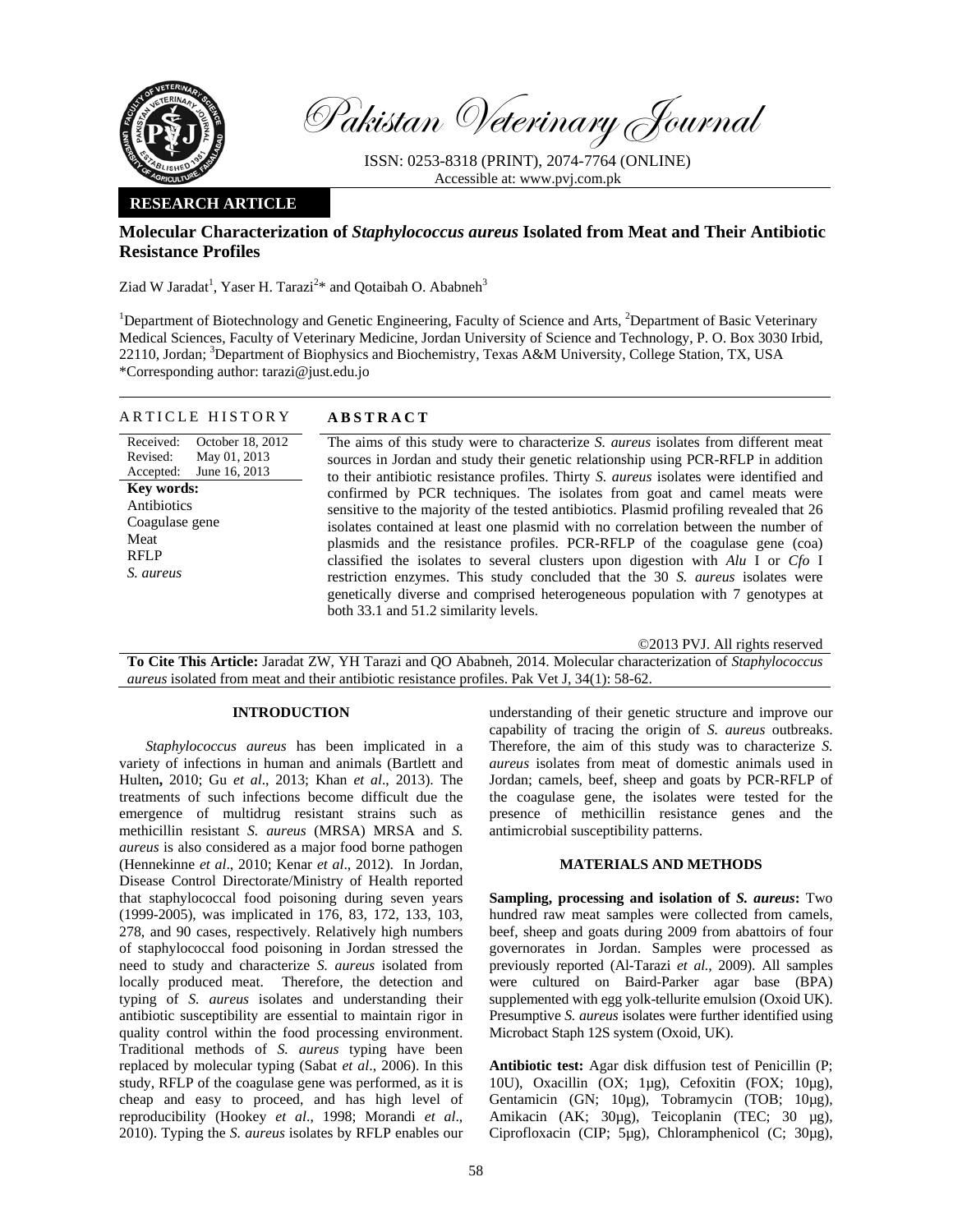*S. aureus* **identification and confirmation of** *Mec A* **and**  *Coa* **genes by PCR:** DNA from the isolates was extracted using the Wizard Genomic DNA purification kit (Promega, USA) and the purity of the extracted DNA was tested by running samples on agarose gel electrophoresis and pure DNA stored in -80°C. Thermal cycling for PCR amplification was performed as described in Table 2.

**DNA restriction endonuclease analysis of the PCRamplified coagulase gene:** Restriction analysis was conducted as described by Hookey *et al*. (1998) and Plasmid profiling of the isolates was performed using the Wizard Plus SV minipreps DNA purification system (Promega, USA).

**RFLP cluster analysis of the isolates:** RFLP banding patterns of the restriction *coa* PCR-products for the 30 *S. aureus* isolates were examined by estimating the size of each fragment on the electrophoresis gel and bands were scored, with the data coded as a factor of 1 or 0, representing the presence or absence of a restriction band, respectively. A similarity matrix among *S. aureus* isolates was produced using the Jaccard coefficient. A dendrogram showing the genetic relatedness among the isolates was constructed from the resulting data using SPSS version 15 (SPSS Inc. 1989-2007). The cutoff for the dendrogram was selected based on the average of mean similarity matrix.

#### **RESULTS AND DISCUSSION**

**Isolation and enumeration of** *S. aureus***:** Thirty of 200 meat samples revealed presence of PCR-confirmed *S. aureus* (Table 1). Those isolates were then tested for antibiotic sensitivity, plasmid profile and cluster analysis to understand their genetic relatedness using *Alu* I and *Cfo* I restriction enzyme analysis. The combination of phenotypic and genotypic characterization is often effective in tracing a particular isolate incriminated in an outbreak. Genomic fingerprinting is necessary for classifying multiple isolates into groups with similar or close similarity indices (Sabour *et al*., 2004). In this work, phenotypic and genotypic properties and relatedness of the 30 *S. aureus* isolates were investigated.

**Testing of antibiotic resistance by disk diffusion and PCR methods:** Thirty *S. aureus* isolates were tested for sensitivity to commonly used antibiotics. All the tested isolates were completely sensitive to six antibiotics (OX, GN, AK, TOB, AZM and C) (Table 1). Also the isolates showed high susceptibility (>90%) to Qd, RA, MET, LZD and DA antibiotics. This indicates the lower frequency of using these antibiotics for therapy or as animal feed

additive. In contrast, the majority of the isolates (87 and 80%) were resistant to penicillin and amoxicillinclavulanic acid, respectively, highlighting the frequent use of these antibiotics for animals. This appears to be in agreement with other report (Guven *et al*., 2010).

Among the 30 isolates, one isolate was sensitive to all the antibiotics tested and five other isolates exhibited resistance to two, while the rest exhibited resistance to more than two antibiotics. These results are similar to those published by Andrew *et al*. (2011). In this study, when analyzing multidrug resistance patterns of antibiotics to each animal species, it appeared that isolates of beef meats exhibited the highest resistance; one isolates resistance to 11 and another to 8 antibiotics, followed by two isolates from camel and goat's meat which was resistant to 8 and 7 antibiotics, respectively (Table 1).

**Table 1:** Source of the PCR *S. aureus* confirmed isolates, number of plasmids, number of antibiotics each isolate resistant to and types of these antibiotics.

| Isolate                                                              | Source       |                |                      | No. of No. of Types of antibiotics <sup>\$</sup> |  |
|----------------------------------------------------------------------|--------------|----------------|----------------------|--------------------------------------------------|--|
| ID                                                                   |              | Plasmids Anti- |                      |                                                  |  |
|                                                                      |              |                | biotics <sup>@</sup> |                                                  |  |
| 55                                                                   | Goat's meat  | 0              | 6                    | P, VA, TEC, AMC, CIP, MXF                        |  |
| 56                                                                   | Goat's meat  | 0              | 3                    | P. AMC. CIP                                      |  |
| 62                                                                   | Goat's meat  | 2              | 7                    | P,FOX,VA, E, TE, SXT, LZD                        |  |
| 66                                                                   | Goat's meat  | $\overline{a}$ | 6                    | P, MET, VA, AMC, TE, SXT                         |  |
| 76                                                                   | Goat's meat  | $\overline{2}$ | 3                    | P, AMC, SXT                                      |  |
| 79                                                                   | Goat's meat  | 0              | 4                    | AMC, TE, CIP, SXT                                |  |
| 83                                                                   | Goat's meat  | 2              | $\overline{2}$       | P, SXT                                           |  |
| 84                                                                   | Goat's meat  | ı              | 4                    | P, AMC, TE, SXT                                  |  |
| 92                                                                   | Goat's meat  | ı              | 3                    | P, AMC, SXT                                      |  |
| 94                                                                   | Goat's meat  | 2              | 7                    | P, FOX, MET, TE, CIP, SXT                        |  |
| 96                                                                   | Goat's meat  | 3              | $\overline{2}$       | P. AMC                                           |  |
| 99                                                                   | Goat's meat  | ı              | 5                    | P, FOX, AMC, TE, SXT                             |  |
| 251                                                                  | Camel's meat | 4              | 6                    | P, VA, TEC, AMC, TE, CIP                         |  |
| 252                                                                  | Camel's meat | ı              | 0                    | All tested antibiotics are                       |  |
|                                                                      |              |                |                      | sensitive                                        |  |
| 254                                                                  | Camel's meat | ı              | 6                    | P, TEC, AMC, TE, CIP, SXT                        |  |
| 258                                                                  | Camel's meat | 3              | $\overline{2}$       | VA, SXT                                          |  |
| 259                                                                  | Camel's meat | I              | 5                    | P, AMC, TE, CIP, DA                              |  |
| 263                                                                  | Camel's meat | 0              | $\overline{2}$       | CIP. SXT                                         |  |
| 266                                                                  | Camel's meat | ı              | 4                    | P, AMC, CIP, SXT                                 |  |
| 267                                                                  | Camel's meat | ı              | 8                    | P,AMC, E,TE, CIP, DA, SXT,                       |  |
|                                                                      |              |                |                      | <b>LZD</b>                                       |  |
| 270                                                                  | Camel's meat | ı              | 3                    | P, TEC, AMC,                                     |  |
| 272                                                                  | Camel's meat | ı              | 6                    | P, AMC, TE, CIP, MXF, SXT                        |  |
| 4cd                                                                  | Beef's meat  | ı              | 3                    | P, AMC, CIP,                                     |  |
| 6cd                                                                  | Beef's meat  | 7              | 6                    | P, VA, AMC, E, CIP, MXF                          |  |
| 12cd                                                                 | Beef's meat  | ı              | 8                    | P.VA.TEC, AMC, E.TE, CIP,<br><b>MXF</b>          |  |
| 22cd                                                                 | Beef's meat  | ı              | П                    | P, VA, TEC, AMC, E, TE, CIP,                     |  |
|                                                                      |              |                |                      | MXF, DA, SXT, QD                                 |  |
| 28cd                                                                 | Beef's meat  | ı              | 5                    | P, AMC, TE, CIP, SXT                             |  |
| 33cd                                                                 | Beef's meat  | 2              | 3                    | P, AMC, RA                                       |  |
| 38cd                                                                 | Beef's meat  | 0              | $\overline{2}$       | P, AMC                                           |  |
| 512                                                                  | Sheep meat   | 4              | 3                    | P, TEC, AMC                                      |  |
| <sup>@</sup> : the number of antibiotics the isolate is resistant to |              |                |                      |                                                  |  |

<sup>\$</sup>: the types of the antibiotics the isolates are resistant to

When the isolates were tested for the resistance to methicillin, only two isolates from goat meat samples exhibit intermediate resistance (Table 1). However, when tested for presence of *mec* A gene, only two isolates no. 55 and no. 33 cd did not contain the *mec* A gene. Those two isolates were sensitive to methicillin, cefoxitin and oxacillin confirming the absence of the resistance genes. Although it was reported that the presence of *mec* A gene is related to the resistance to cefoxitin and oxacillin as *mec* A gene encodes for penicillin binding proteins that leads to the oxacillin resistance (Anand *et al*., 2009). In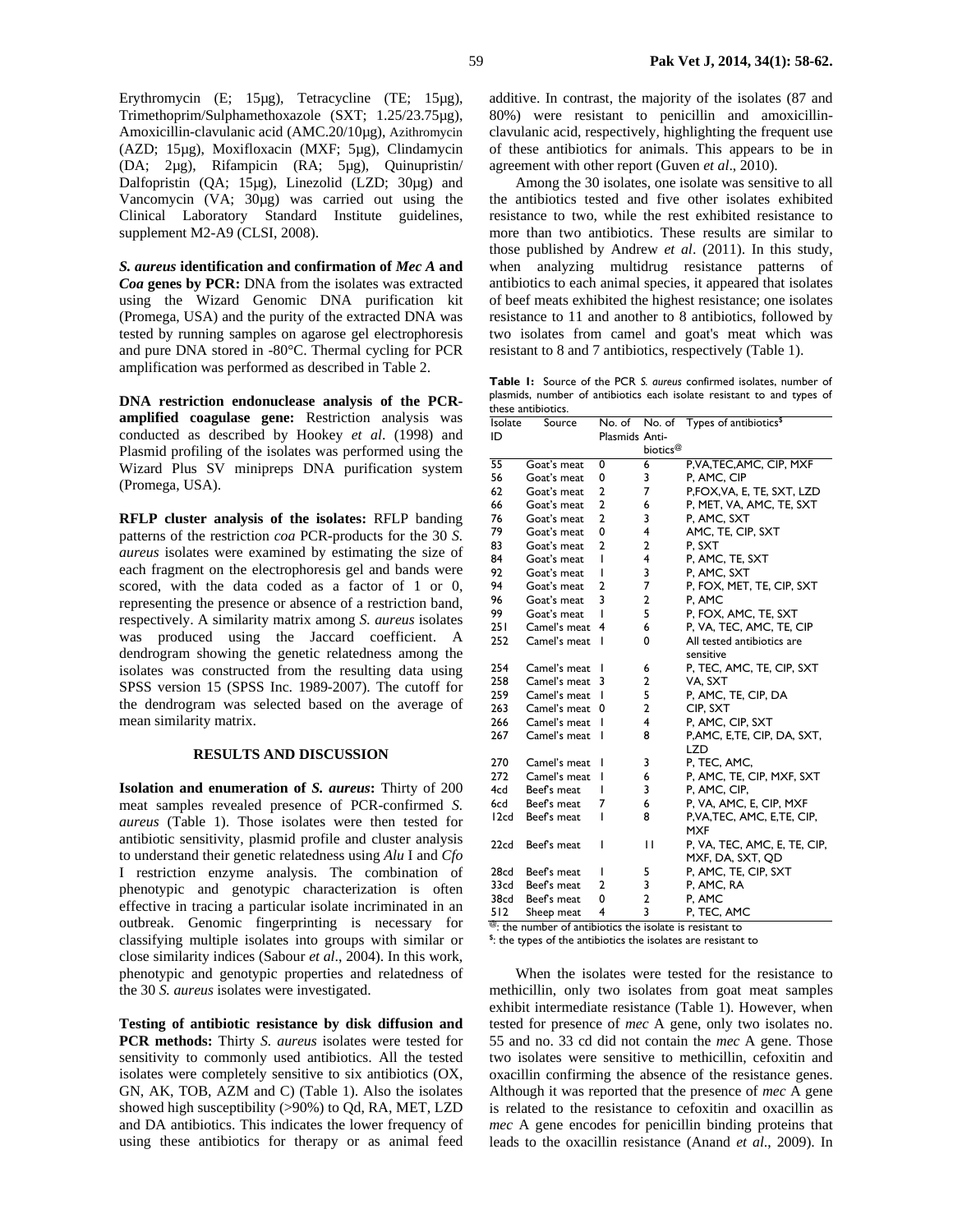Gene Primers 5'…….3' Amplification conditions Product Product Product Product Product Product Product Product Product Product Product Product Product Product Product Product Product Product Product Product Product Product **EXECUTE Amplification conditions** Product<br> **Temp Time No. of Cycles** size (bp) Reference *Thermonuclease (nuc)*  Pri-1 5'GCGATTGATGGTGATACGGTT 3' Pri-2 5' AGCCAAGCCTTGACGAACTAAAGC 3' 94°C 5 min 1 270 Pinto *et al*. (2005) 94 °C 30 s 35 55°C 45 s 72°C 45 s 72°C 10 min 1<br>94°C 4 min 1 *Methicillin resistance (mecA) mec*A F 5-'GTAGAAATGACTGAACGTCCGATGA 3' *mec*A R 5'CCAATTCCACATTGTTTCGGTCTAA 3' 94°C 4 min 1 310 Geha *et al*. (1994) 94 °C 45 s 35 50°C 45 s<br>72°C 60 s  $72^{\circ}$ C 72℃ 2 min 1<br>94℃ 45 s 1 *Coagulase (coa)*  Coa F 5'-ATA GAG ATG CTG GTA CAG G-3' Coa R 5'-GCT TCC GAT TGT TCG ATG C-3' 94 °C  $\overline{45}$  s 1 Variable<sup>a</sup><br>94 °C 20 s 35 Hookey *et al*. (1998)  $94^{\circ}$ C 20 s 57°C 15 s 72°C 15 s 72°C 2 min 1 a 875, 660, 603, or 547 bp

Table 2: Oligonucleotide primer pairs and PCR running conditions used for *S. aureus* 



**Fig. 1:** Agarose gel electrophoresis of amplified PCR fragments of coagulase gene for *S. aureus* sub species aureus isolates. Lane 1: three isolates of 500 bp, lane 2: fifteen isolates of 600 bp, lane 3: nine isolates of 660 bp, lane 4: two isolates of 800 bp, lane 5: one isolate of 850 bp.

this study, there was no relationship between these two facts which appears to be in agreement with results reported by Yamazumi *et al*. (2001), where the difference in phenotypic and genotypic methicillin resistance might be due to heterogeneous expression of *mec* A gene by Staphylococcus strains.

**Plasmid Profiling:** When the 30 *S. aureus* isolates were tested for the presence of plasmids, 5 isolates did not contain any plasmid although they exhibit resistance to some antibiotics indicating that the resistance genes might be located on the chromosomal genome of these isolates. Also, the majority (14 isolates) contained only 1 plasmid. Moreover, the isolate that contained the highest number of plasmids (7) exhibited resistance to only 6 antibiotics while an isolate showed resistance to 11 different antibiotics contained only 1 plasmid highlighting the lack of correlation between the number of plasmids and the antibiotic resistance profiles ( $r^2$  = 0.003) (Table 1). These results are supported by a study of Dharmalingam *et al*. (2003) who reported no correlation between the presence of the plasmids in *Helicobacter pylori* isolates and their antibiotic resistance. These results indicated the inadequacy of plasmid analysis to obtain any results on the antibiotic resistance profiles of *S. aureus* isolates.

**PCR-RFLP analysis of coagulase gene:** Production of coagulase by *S. aureus* isolates is considered an important phenotypic feature and is used to type this pathogen. The variability of the 3' end region of the *coa* gene is the basis for typing which is used to trace pathogens among animals or humans (da Silva and da Silva, 2005). Upon testing the isolates for the presence of *coa* gene by PCR, the size of the amplified genes were 500, 600, 660, 800 and 850 bp in 3, 15, 9, 2 and 1 isolate, respectively, with one amplicon for each isolate (Fig. 1). This indicates the presence of the same allelic forms of *coa* gene (da Silva and da Silva, 2005). In this study, PCR products of the *coa* gene were digested with *Cfo*I and *Alu* I enzymes in an attempt to confirm the resulting RFLP patterns for these isolates. Both enzymes generated the same number of clusters but differ in the distribution of the isolates among the clusters in that, clusters appeared to be identical after digestion with one enzyme are different when digested with the other enzyme (Fig. 2 and 3).

Among the clusters, cluster A for both enzymes shared 6 isolates and cluster B for *Alu* I enzyme shared 12 isolates with cluster C of the *Cfo* I enzymes. These results differ from a study conducted by Hookey *et al*., (1998) who reported very similar clusters obtained for the *S. aureus* isolates digested with *Alu* I and *Cfo* I enzymes.

Dendrogram was constructed on the basis of similarity index among *S. aureus* isolates using *Alu*generated RFLP (Fig. 2). A 33.1% cutoff value gave 3 major clusters with 26 isolates while 4 isolates formed single clusters. Cluster C contains 15 isolates (9 from goats and 6 from camel meat) with similarity range of 0.36-1.0. The genotype C cluster was predominant with three sub clusters, sub cluster I for isolates from camel's meat, sub-clusters II and III form goat meat collected from two different locations suggesting the existence of the same clones in different geographical regions.

Cluster B contained only 3 isolates (similarity level 1.0) from camel meat suggesting that these isolates are indistinguishable or have been derived from similar clones or represent the same strain. Whereas, all meat samples 7 beef's and 3 sheep's formed one cluster (A) with a similarity ranged from 0.5-1.0. Genotypes D, E, F and G contain one isolate in each with minimal similarity.

 It is noteworthy that the goats were slaughtered in different slaughterhouses than where the camels were slaughtered. This could be explained by the fact that the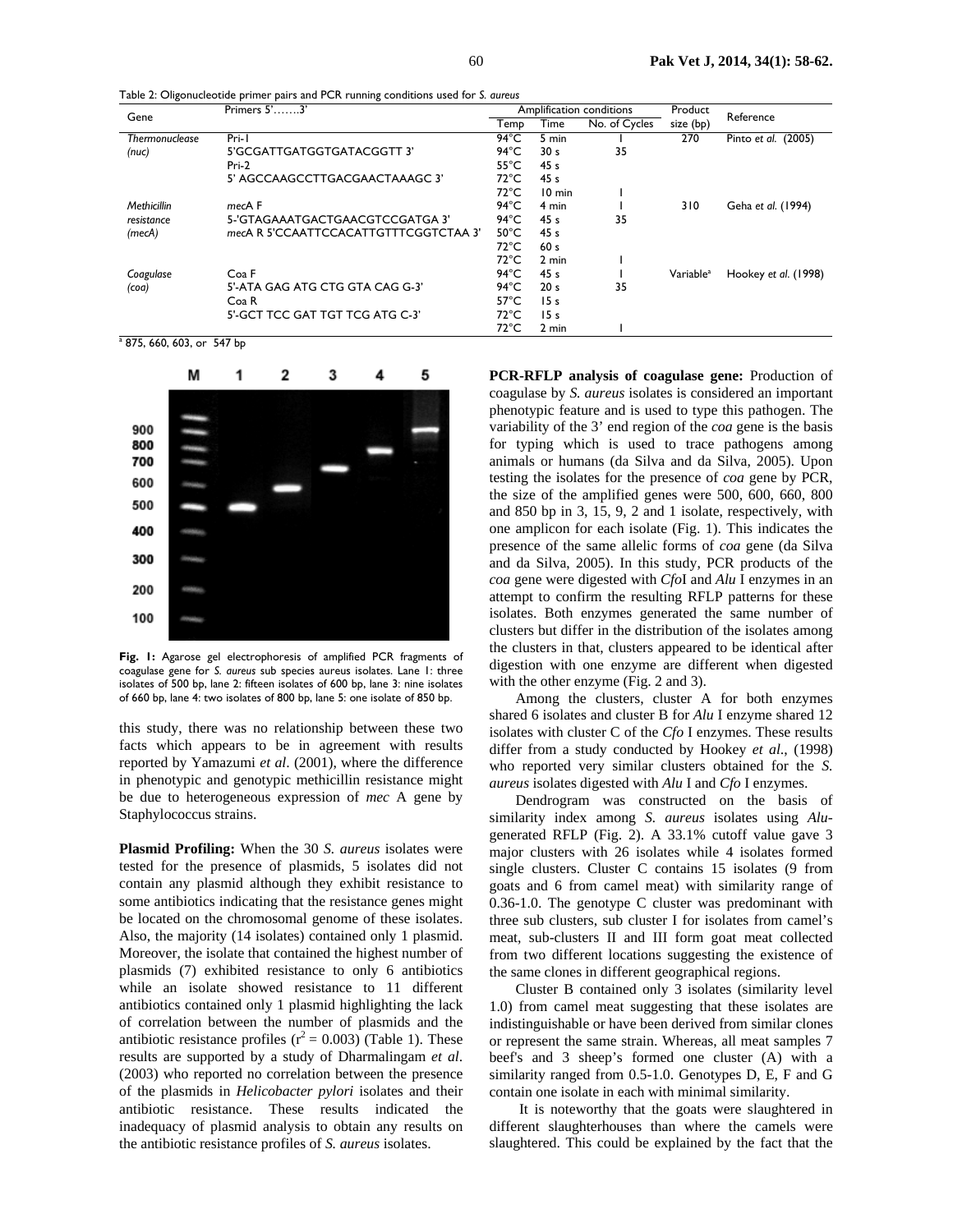contaminating strains are predominant in slaughterhouses in Jordan and animals are moved easily before being slaughtered. In addition, there were some isolates belonging to the same cluster although isolated from animals in different places. This substantiates the existence of certain strains of *S. aureus* that might have spread among the animals in these places (Aires-de-Sousa *et al*., 2007).

The dendrogram was constructed on the basis of the similarity index among *S. aureus* isolates using *Cfo* I



Fig. 2: Dendrogram derived from laccard Coefficient Cluster analysis based on combined similarity matrix obtained from Coagulase RFLPusing *Alu* I restriction enzyme showing genetic relatedness among *S. aureus* isolates from meat in Jordan. The scale at the top shows the similarity index. The cutoff was set at 33.1% similarity. Clusters are numbered by capital letter A-G. Numbers at the left side of the dendrogram denote the isolate identification numbers.



**Fig. 3:** Dendrogram derived from Jaccard Coefficient Cluster analysis based on combined similarity matrix obtained from Coagulase RFLPusing *Cfo* I restriction enzyme showing genetic relatedness among *S. aureus* isolates from meat in Jordan. The scale at the top shows the similarity index. The cutoff was set at 51.2% similarity. Clusters are numbered by capital letter A-G. Numbers at the left side of the dendrogram denote the isolate identification numbers.

RFLP Fig. 3. A 51.2% cutoff value gave 7 distinct clusters. Cluster A contained 6 indistinguishable isolates (similarity of 1.0), 5 of them from beef meat, 1 isolate from sheep meat. The high rate of similarity within a particular group (same abattoir) indicates cross contamination among the isolates at some point during processing (van Loo *et al*., 2007). Cluster B contained 14 isolates (similarity 0.5-1.0) of which 6 isolates from goat meat that was obtained from 3 different abattoirs while the other 8 isolates from camels meat that was obtained from the same abattoir. It is noteworthy that all the isolates but one (isolate no. 55) were indistinguishable with 100% similarity when digested with *Cfo* I while they were not identical when digested with *Alu* I enzyme. The similarity in the genotypes of some of the isolates necessitates the use of two enzymes to resolve differences among isolates. Genotypes C and D contained mixtures of the isolates from both camels and goats meat with cluster D contains 3 isolates (similarity 0.7-0.8) one from camels and two from goats meat while cluster C containing two isolates sharing 0.7% similarity. Cluster F contained 3 isolates (similarity 1.0) all from goat's meat. Clusters E and G contained one isolate each (no. 99 and no. 28 cd, respectively). Only isolate (no. 28 cd) was not digested by the *Cfo* I enzyme. Typing these isolates by RFLP using two restriction enzymes revealed that the isolates were genetically diverse and comprise a heterogeneous population with 7 genotypes at 33.1% and 51.2% similarity levels after restriction with *Alu* I and *Cfo* I enzymes, respectively.

**Conclusion:** The presence of multidrug resistant *S. aureus* isolated mainly from beef's meat indicating the misuse of the antibiotics, and that aminoglycopeptides are the antibiotics of choice for treatment of a multi-resistant *S. aureus* infection in animals. RFLP of the *coa* gene offers a good discriminatory power in typing *S. aureus* isolates collected from different geographical regions in Jordan. The data presented would help food and animal health workers to enhance safety precautions before slaughtering and while handling meat originated from different animals.

**Acknowledgment:** This research was supported by Deanship of Research at the Jordan University of Science and Technology (Grant no. 215/2007).

#### **REFERENCES**

- Aires-De-Sousa M, CER Parente, OV Motta, ICF Bonna, DA Silva and H De Lencastre, 2007. Characterization of *Staphylococcus aureus* isolates from buffalo, bovine, ovine and caprine milk samples collected in Rio de Janeiro State, Brazil. Appl Environ Microbiol, 73: 3845-3849.
- Anand KB, P Agrawal, S Kumar and K Kapila, 2009. Comparison of cefoxitin disc diffusion test, oxacillin screen agar, and PCR for *mec* A gene for detection of MRSA. Indian J Med Microbiol, 27: 27-29.
- Andrew EW, T Contente-Cuomo, | Buchhagen, CM Liu, L Watson, K Pearce, JT Foster, J Bowers, EM Driebe, DM Engelthaler, PS Keim and LB Price1, 2011. Multidrug-resistant *Staphylococcus aureus* in US meat and poultry. Clin Infect Dis, 52: 1227-1230.
- Al- Tarazi YH, MA Albetar, AR Alaboudi, 2009. Biotyping and enterotoxigenicity of Staphylococci isolated from fresh and frozen meat marketed in Jordan. Food Res Int, 42: 374-379.